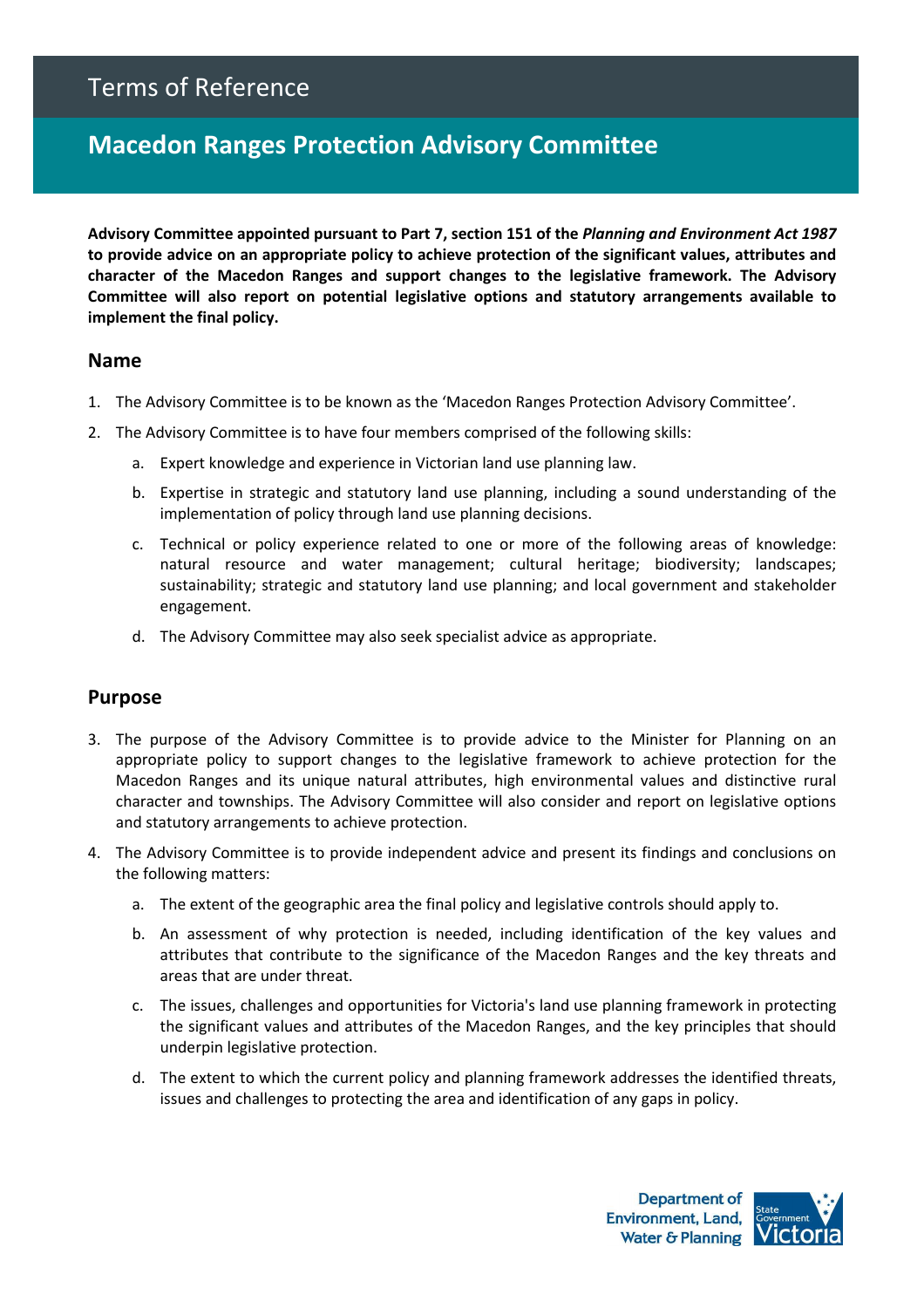- e. An appropriate policy to support changes to the legislative framework and provide certainty for the community, Local Government, State Government departments and agencies and other key stakeholders.
- f. Potential legislative options and statutory arrangements available, including tools available to State Government department and agencies and Local Government, to implement the final policy and achieve protection of the unique values, attributes and character of the Macedon Ranges.

## **Background**

- 5. Macedon Ranges Shire is approximately 60 kilometres north-west of Melbourne, midway between Melbourne and Bendigo. The area is part of the broader metropolitan Melbourne hinterland, is predominantly rural in character and includes a number of significant high quality landscapes, both natural and built.
- 6. The area's rural landscapes provide an important buffer between local towns and settlements and the urban areas of metropolitan Melbourne with a range of farming and related rural activities and high quality soils that are an important food production resource. Macedon Ranges, including Macedon Regional Park and Hanging Rock and rural landscapes are significant tourism assets for the region, and more broadly the state. The region also contains high ecological values, special water supply catchments and includes areas subjects to high bushfire risk.
- 7. Due to its amenity and proximity to metropolitan Melbourne, the area is increasingly coming under pressure for development.
- 8. There is significant concern and interest amongst State Government, key stakeholders and the local community to ensure that the area is protected from inappropriate development.

## **Method**

- 9. The Advisory Committee may apply to vary these Terms of Reference prior to submission of its reports.
- 10. The Advisory Committee may inform itself in anyway it sees fit, but must consider:
	- a. The latest relevant information available on the areas' biodiversity values, remnant native vegetation, water resources, geography, geology and landforms, landscape values, agricultural land use, and cultural heritage values.
	- b. Loddon Mallee South Regional Growth Plan
	- c. Plan Melbourne
	- d. Macedon Ranges Planning Scheme
	- e. Statement of Planning Policy No. 8 Macedon Ranges and Surrounds, 1975
	- f. Draft Macedon Ranges Localised Planning Statement, September 2014, including background, consultation and reporting undertaking by Macedon Ranges Shire Council.
	- g. Any other relevant State Government policy document.
- 11. The Advisory Committee is expected to publish an Issues Paper for the purposes of public consultation, which will discuss points 4a, 4b, 4c and 4d of the Terms of Reference.
- 12. The Advisory Committee must invite public submissions and consider all submissions.
- 13. The Advisory Committee must carry out public notification, consultations, hearings or workshops. All such proceedings will be open to the public.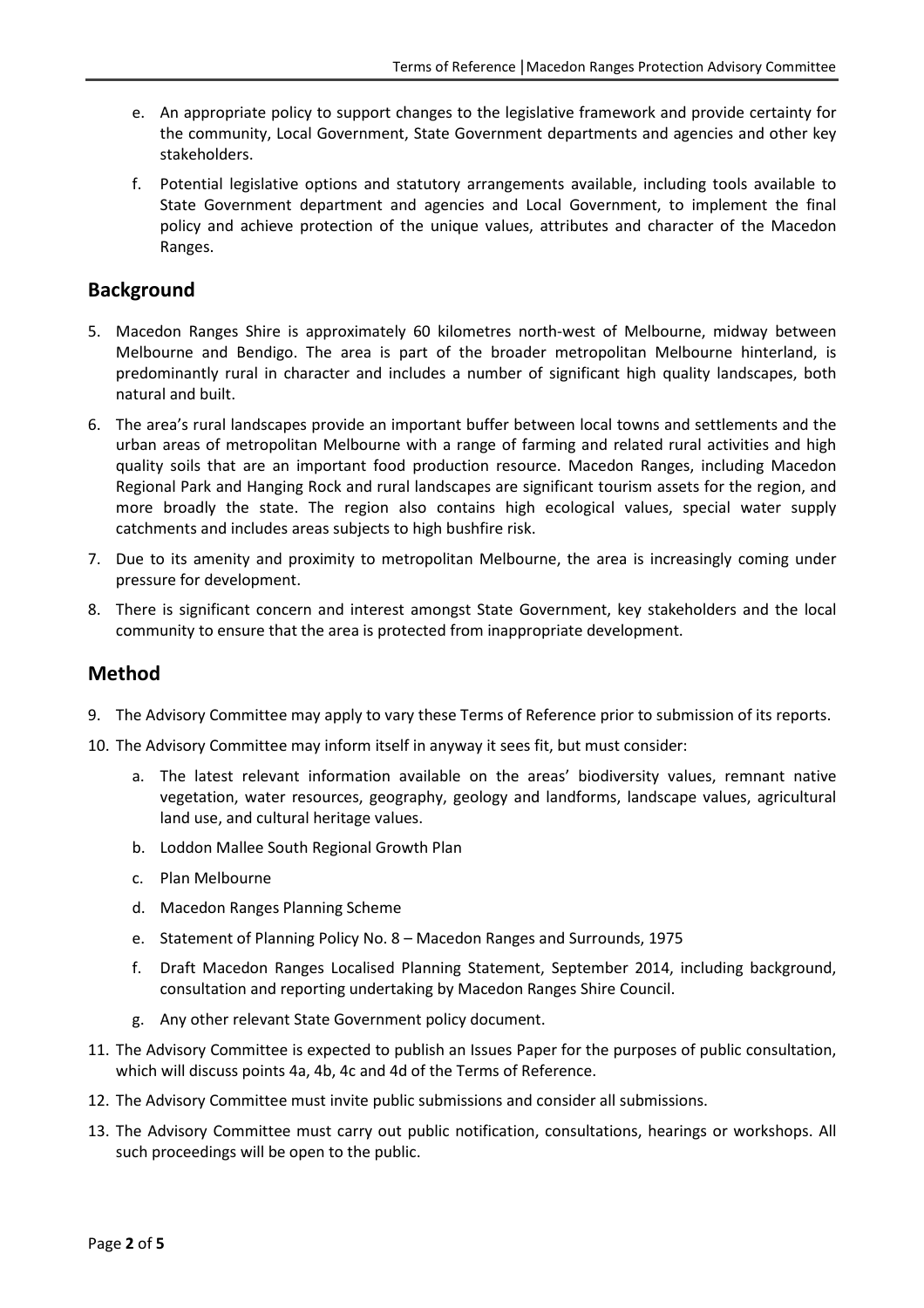- 14. The Advisory Committee will conduct its hearings as far as practicable in a location and times accessible to all parties (within the Macedon Ranges Shire Council).
- 15. The following parties should be asked to meet with the Advisory Committee:
	- a. Macedon Ranges Shire Council
	- b. Local Water Authorities
	- c. Relevant State government departments and agencies
	- d. Catchment Management Authorities
	- e. Macedon Ranges Residents' Association
	- f. Other peak bodies, stakeholder groups and community groups
- 16. The Advisory Committee may meet and invite others to meet with them when there is a quorum of at least three Committee members.
- 17. The Advisory Committee may limit the time of parties appearing before it in the interests of efficiency
- 18. The Advisory Committee may prohibit or regulate cross-examination.
- 19. The Advisory Committee may appoint its own legal counsel to assist in any of its deliberations if required.

#### **Submissions are public documents**

- 20. The Advisory Committee must retain a library of any written submissions or other supporting documentation provided directly to it until a decision has been made on its report or five years has passed from the time of its appointment.
- 21. Any written submissions or other supporting documentation provided to the Advisory Committee must be available for public inspection until the submission of its report, unless the Advisory Committee specifically directs that the material is to remain confidential.

## **Outputs**

- 22. The Advisory Committee must produce an Issues Paper for the purposes of public consultation, which will discuss points 4a, 4b, 4c and 4d of the Terms of Reference.
- 23. The Advisory Committee must produce a written report including:
	- a. A response to the 'Purpose' of the Terms of Reference.
	- b. An assessment of submissions to the Advisory Committee.
	- c. Any other relevant matters raised in the course of the Advisory Committee hearing.
	- d. A list of persons who made submissions considered by the Advisory Committee.
	- e. A list of persons consulted or heard.

#### **Timing**

- 24. The Advisory Committee is required to complete its research and the preparation of the Issues Paper within 40 business days from the date of receipt of notification of its appointment.
- 25. The Advisory Committee is required to complete its hearings no later than 40 business days from the final date for submissions on the Issues Paper.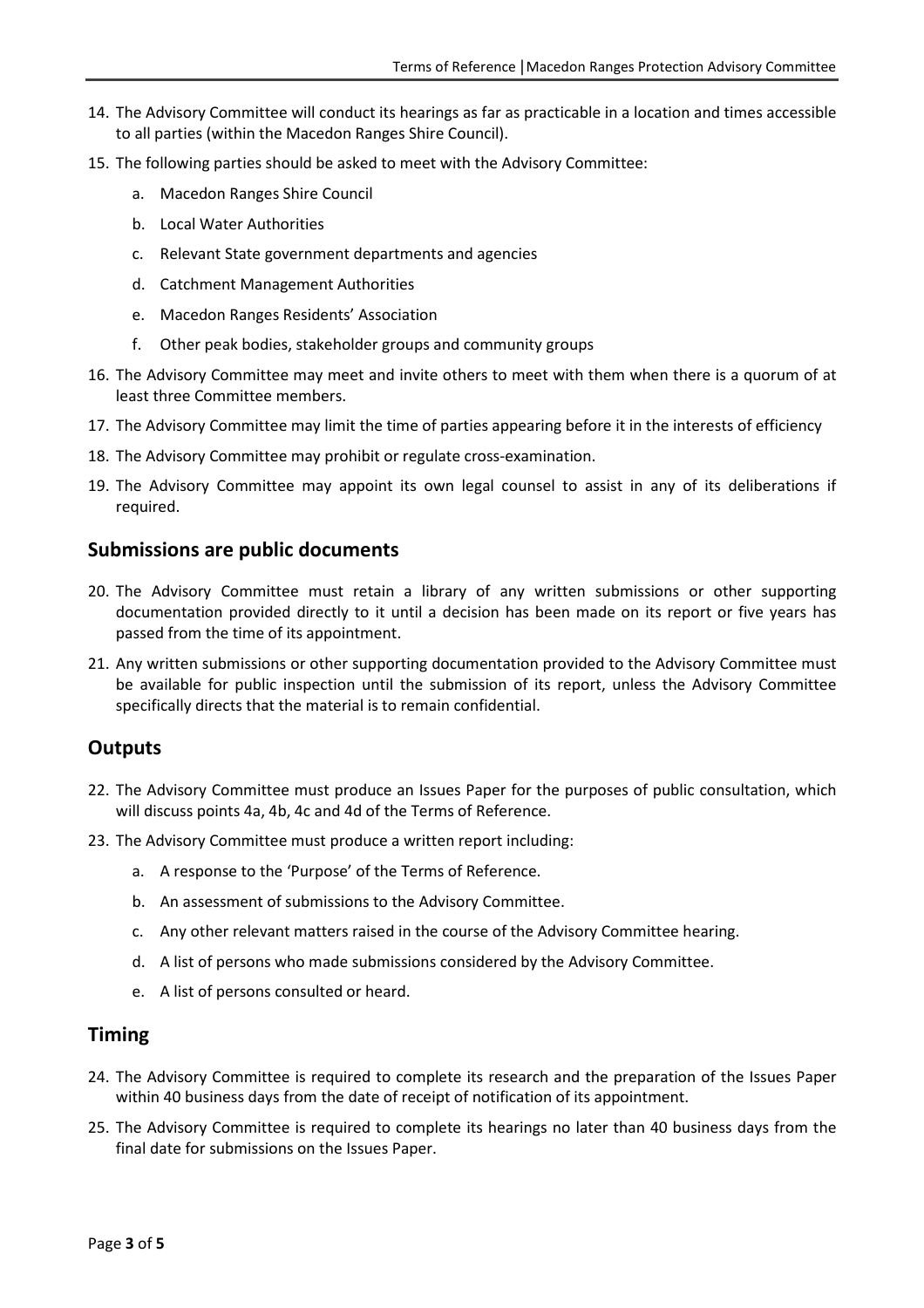- 26. The Advisory Committee is required to submit its report in writing as soon as practicable but no later than 40 business days from the completion of its final hearings or other consultations.
- 27. The Advisory Committee must complete its work and submit its final report to the Minister for Planning by 15 July 2016.

#### **Fee**

- 28. The fee for the Advisory Committee will be set at the current rate for a Panel appointed under Part 8 of the *Planning and Environment Act 1987*.
- 29. The costs of the Advisory Committee will be met by the Department of Environment, Land, Water and Planning (Planning).

#### **HON RICHARD WYNNE MP Minister for Planning**

Date: